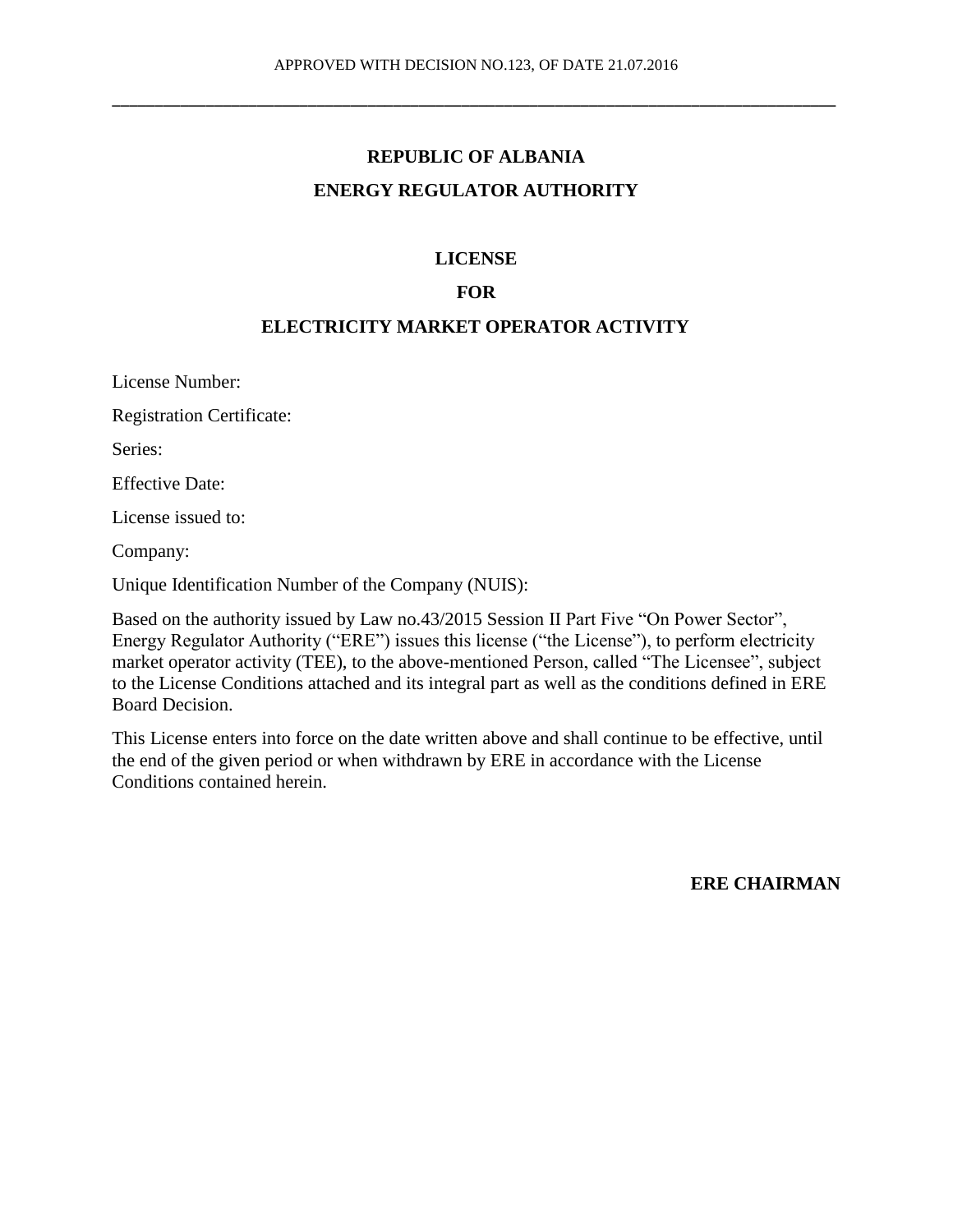#### **LICENSE CONDITIONS**

# **FOR**

# **ELECTRICITY MARKET OPERATOR ACTIVITY**

Series: \_\_\_\_\_\_\_\_\_\_\_\_\_\_\_\_\_\_\_\_\_

License Number:\_\_\_\_\_\_\_\_\_\_\_\_\_\_\_\_

Is issued to:  $\frac{1}{2}$  issued to:

(Full name of the Licensee)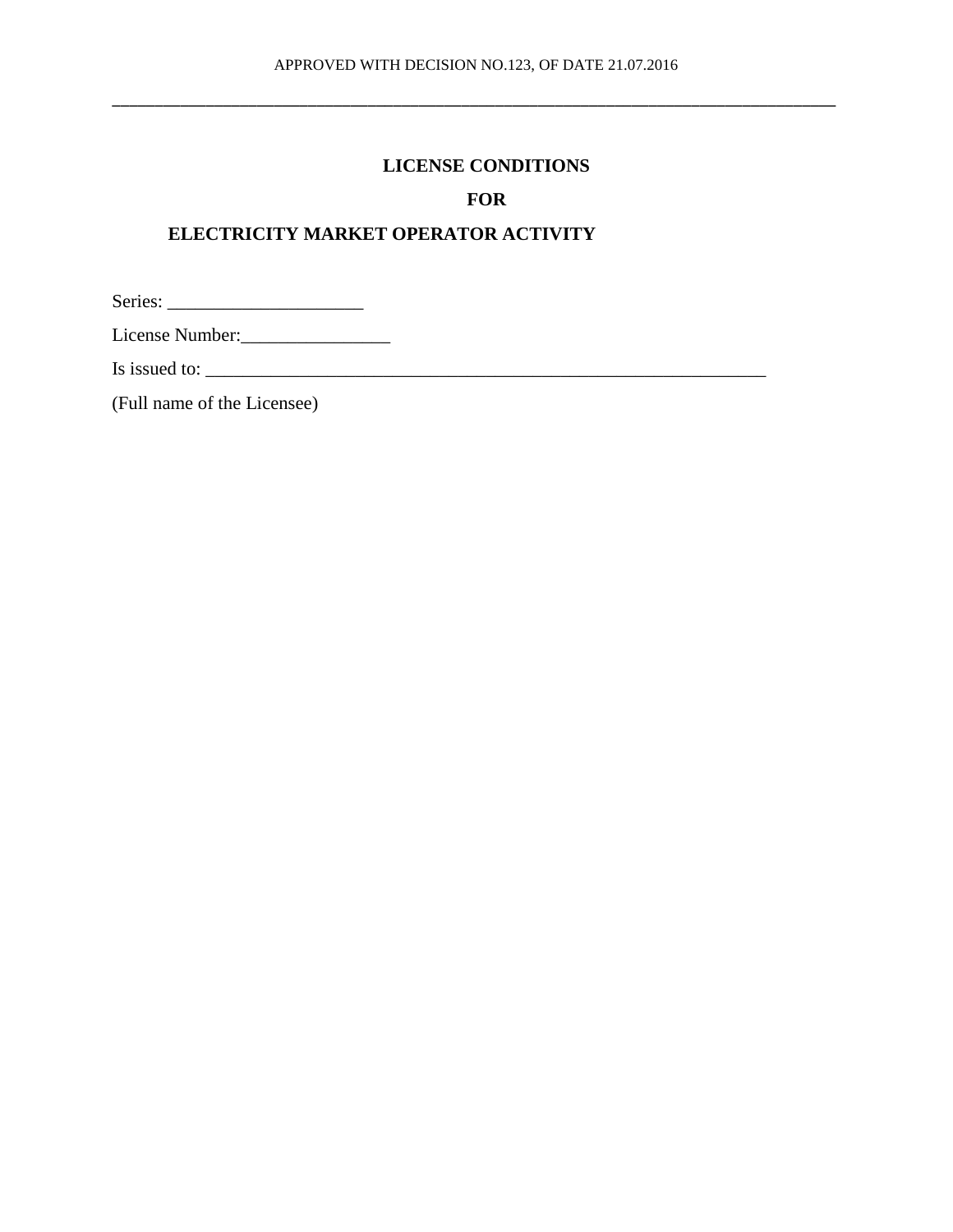#### **1. General Provisions**

1.1 ERE is the only authority in the Republic of Albania, recognized under Law no. 43/2015 Session II Fifth Part "On Power Sector" to issue and declare the effectiveness of this License.

1.2 If any condition of this License becomes void, cancelled or ceases to be effective, this condition shall be deleted from the License and the remaining Conditions shall continue to be fully into force.

1.3. ERE has the exclusive right to amend this license, if the conditions and the circumstances have changed as well as to meet the Market Rules, Grid Code, Distribution Code and Metering Code provisions approved by ERE according to the Legislation in Force.

1.4 In the Republic of Albania shall be issued only one license for Eletricity Transmission Operator Activity.

1.5 The following words and phrases used in this License, the License Conditions and the Annexes, when used, shall have the following meanings:

**"Energy Regulator Authority" or "ERE"** means the regulatory institution of power and natural gas sector, that operates in conformity with this law no. 43/2015 "On Power Sector" and law no.102/2015 "On Natural Gas Sector".

**"Market Operation"** means the activity performed by the market operator regarding electricity market management and preparing the financial reports for market participants, without including electricity sale-purchase, in conformity with the market rules expectations.

**"Market Operator"** means the responsible structure licensed for the operation, organization and management of the electricity market.

**"Electricity Activities"** are economic activities related to electricity generation, transmission, distribution and electricity supply, as well as electricity market operation.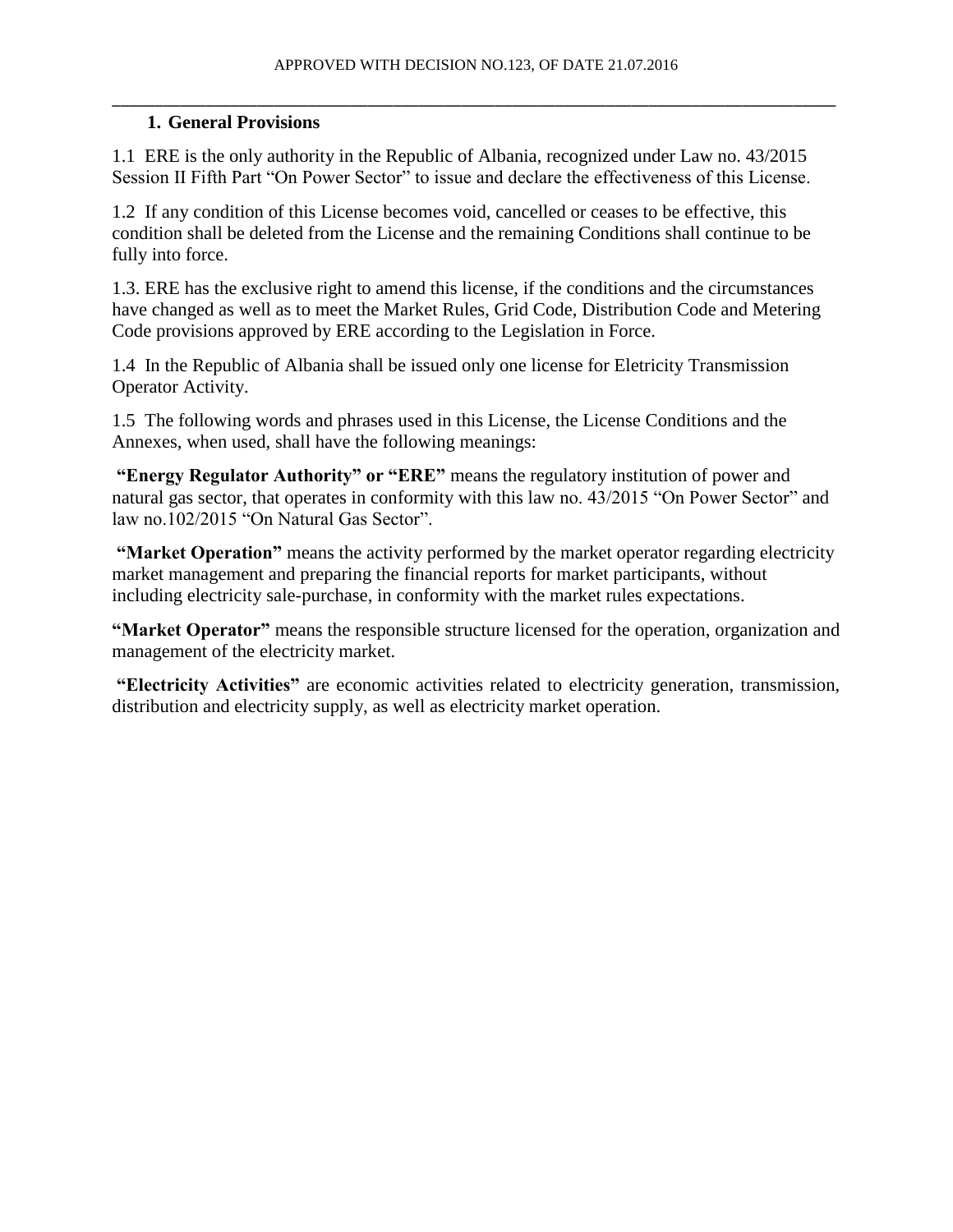**"Board"** means ERE decision making body, appointed according to the above mentioned law.

**"Dispatch"** means the activity performed by Transmission System Operator, consisting in real time management of electricity flows and implementation of the necessary measures for coordinated operation of power system components, including the generation plants, transmission grid and the necessary ancillary services necessary for the system operation.

**"License"** means an authorization issued to a person for performing an activity in the power sector, in conformity with the provisions of this law, in conformity with the provisions of this law.

"Law" in this act shall in any case mean Law no 43/2015 "On Power Sector"

**"Legislation in force"** means the Laws in the Republic of Albania approved by the Parliament and other secondary laws approved by ERE or other bodies charged by the law;

**"Electricity market model"** means a document prepared and approved in conformity with the provisions of this law, which defines the relations between different electricity market participants.

**"Market Rules"** means the detailed rules that define the way of market operation and management, participant's registration, balancing responsibility from electricity market participants, rules to balance the power system, rules for calculating the imbalances for the responsible balancing parties, rules for financial liabilities of the balancing responsible parties in case of imbalances, as well as other issues regarding market operation.

**"Declared Export"** means electricity dispatch corresponding to electricity amount delivered simultaneously to another country as declared import based on a contractual agreement.

**"ENTSO-e** means European Network of Transmission System Operators for Electricity.

**"Licensee"** means a person that holds a license for electricity activities, in conformity with the provisions of this law.

**"Distribution System Operator" or "DSO"** means a legal person, responsible for a secure, reliable and efficient operation of the distribution grid, ensuring the maintenance and development of the distribution system extended in a defined area and where applicable its connections with other systems to ensure long-term ability of the system to meet the reasonable demands of electricity distribution, in harmony with the environment and electricity efficiency.

**"Transmission System Operator" or "TSO"** means a legal person, responsible for the operation, maintenance, and development of transmission system, including the interconnections with other cross-border systems, to ensure long-term ability of the system to meet the reasonable demands of electricity transmission.

**"Grid Operator"** means transmission system operator and/or electricity distribution system operator.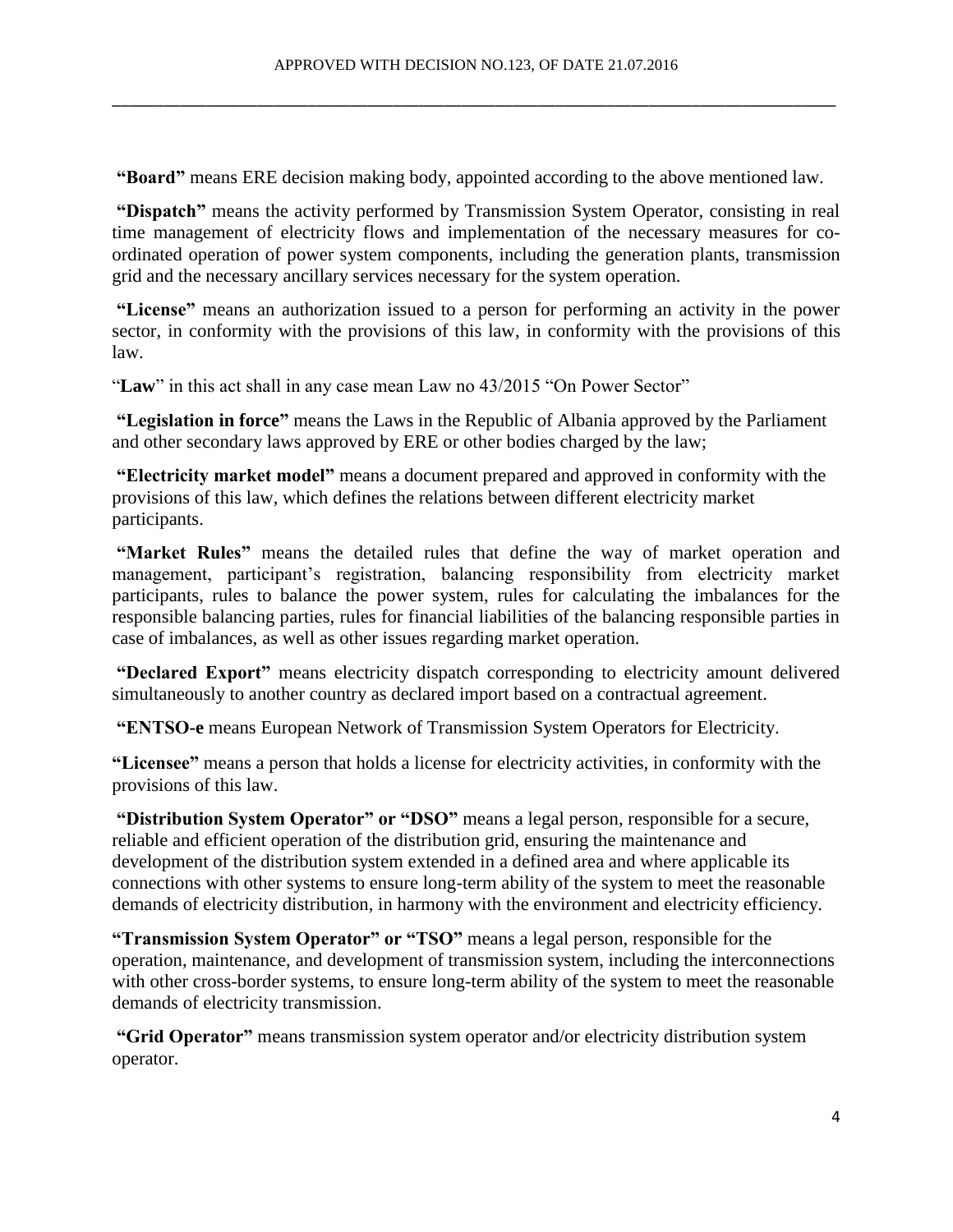**"Balancing Responsible Party"** means an electricity market participant or a representative selected by him, responsible to Transmmission System Operator for the imbalances established during its operation.

**"Energy Community Parties"** means the Contracting Parties of Energy Community Treaty, the European Union and its member states.

**"Person"** means a natural or legal person.

**"System Users"** means natural or legal persons supplying or being supplied with electricity by the transmission or distribution system.

**"Electricity Market Participant"** means a legal person, registered as an electricity market participant, which includes the generators, traders, suppliers, the customers, Transmission System Operator, Distribution System Operator, closed distribution systems and market operator. Transmission System Operator and Transmission Distribution Operator are electricity market participants only for ensuring the necessary electricity to cover the losses in the grid, for balancing and ancillary services.

**"Grid Codes"** means the Transmission and Distribution Code

"**Distribution Code**" means the set of technical rules, which regulate distribution grid operation, and set the service conditions provided by distribution system operators for the users of the distribution system.

**"Transmission Code"** means the set of technical rules, which regulate transmission system operation, as well as define the service conditions provided by Transmission System Operator to the users of transmission system, in conformity with ENTSO-e rules.

**"Mettering Code"** means the set of minimal norms obligatory for measuring and recording electricity.

**"Power System"** means an interconnected system, composed of power plants, power lines, substations and transmission, distribution devices to transmit or distribute electricity to the customers.

**"Distribution System"** means the system of lines, supporting structures, transforming and switching devices, used to distribute electricity and its delivery to the end-use customers, excluding the supply.

**"Transmission System"** means the system used to transmit electricity in high and very high voltage level, connected in parallel with other countries systems that above all includes the lines, supporting structures, transforming and switching devices for delivering electricity to the customers or to the distribution grid, excluding the supply.

**"Ancillary Services"** means the necessary services for reliable operation of transmission or distribution system.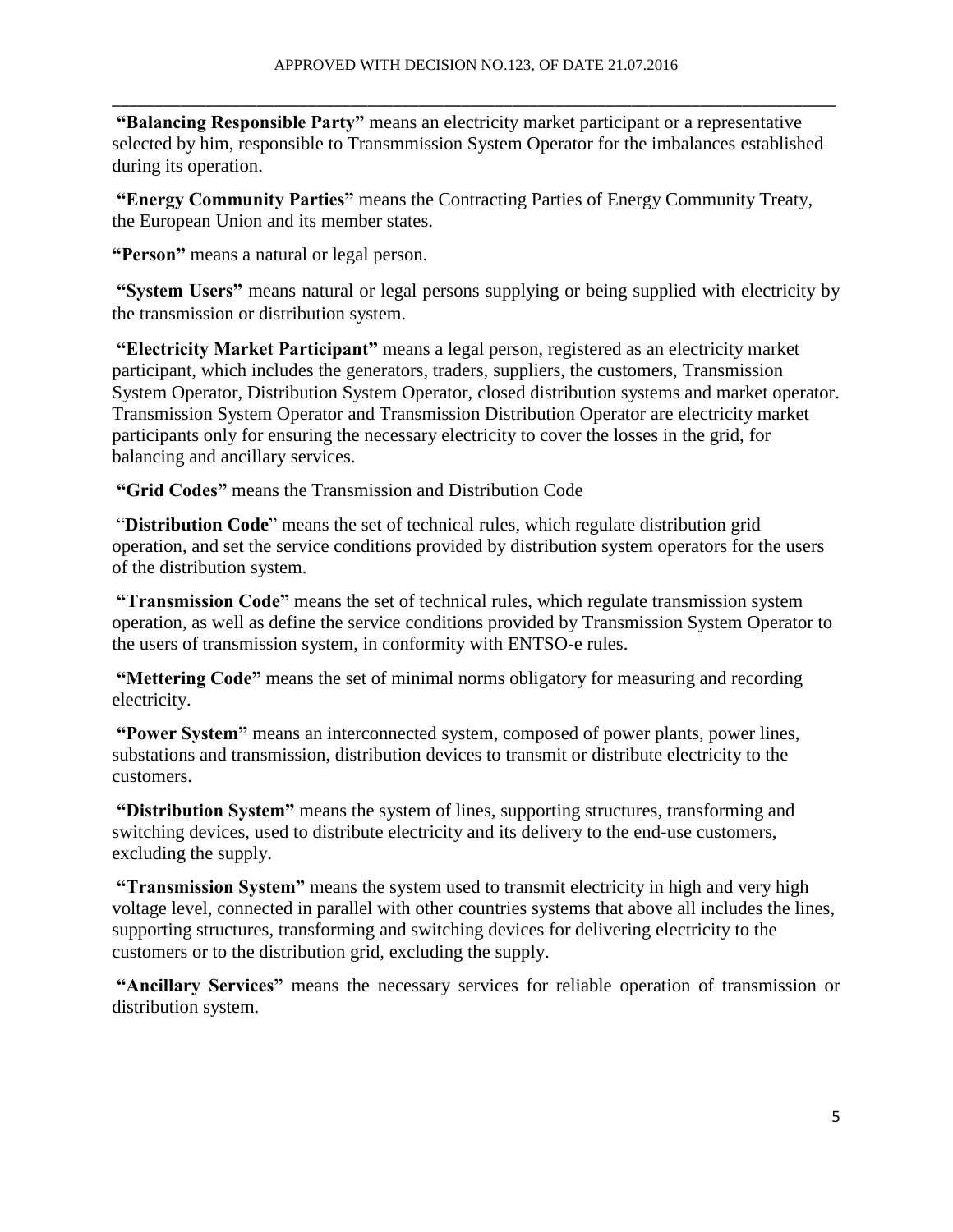**"Power Company"** means a natural or legal person performing at least one of the following activities: generation, transmission, distribution, supply or electricity purchase, which is responsible for commercial, technical or maintenance obligations regarding these activities, excluding the end use customers.

**"Distribution"** means electricity transport in the distribution system with high, medium and low voltage, to deliver it to end-use customers, excluding the supply.

**"Declared transit"** means the amount of electricity coming from another country, which is not consumed within the country, but is transmitted to a third country.

**"Electricity Organized Market"** means the platform organized for electricity sale/purchase based on day ahead and/or intraday market.

**"Electricity Market"** means a system for effective sales and purchases, including even electricity derivates, by the demands and offers, submitted in long term and short term periods.

**"Trader"** means any legal person, performing electricity trading activity.

**"Electricity Trade"** means a process performed by a legal person that purchases electricity, to resale it within or outside the country where he performs his activity.

**"Force Majeure"** means an act or natural, social event, such as earthquakes, lightning, cyclones, floods, volcanic eruptions, fires or wars, armed conflicts, insurrections, terroristic or military acts, which prevent the licensee to fulfill his obligations according to the license, as well as other acts or events which are beyond the reasonable control and did not arise out of the licesee fault and the licensee has been unable to prevent such act or event by exercising his will and reasonable efforts, skills and his reasonable care.

**"Associated Business"** means any business which is directly or indirectly, fully or partially:

- a) owned by the Licensee; or
- b) owns the Licensee; or
- c) is owned by a Person, which is owned by the Licensee.

**"Cross-Subsidies**" Transfer of funds or cost allocation within the Licensee accounts or among Associated Businesses to financially support an activity or business with the costs of the other.

# **2. Performing the Licensed Activity**

2.1 Licensee is authorized by this License to perform Electricity Market Operator Activity in the Republic of Albania. This right is given exclusively to the Licensee.

2.2 Licensee shall not impose payments except those approved by ERE according to the Legislation in force and the ERE Regulations and Rules. The Licensee in conformity with the Market Rules, is authorized to perform the activities as follows: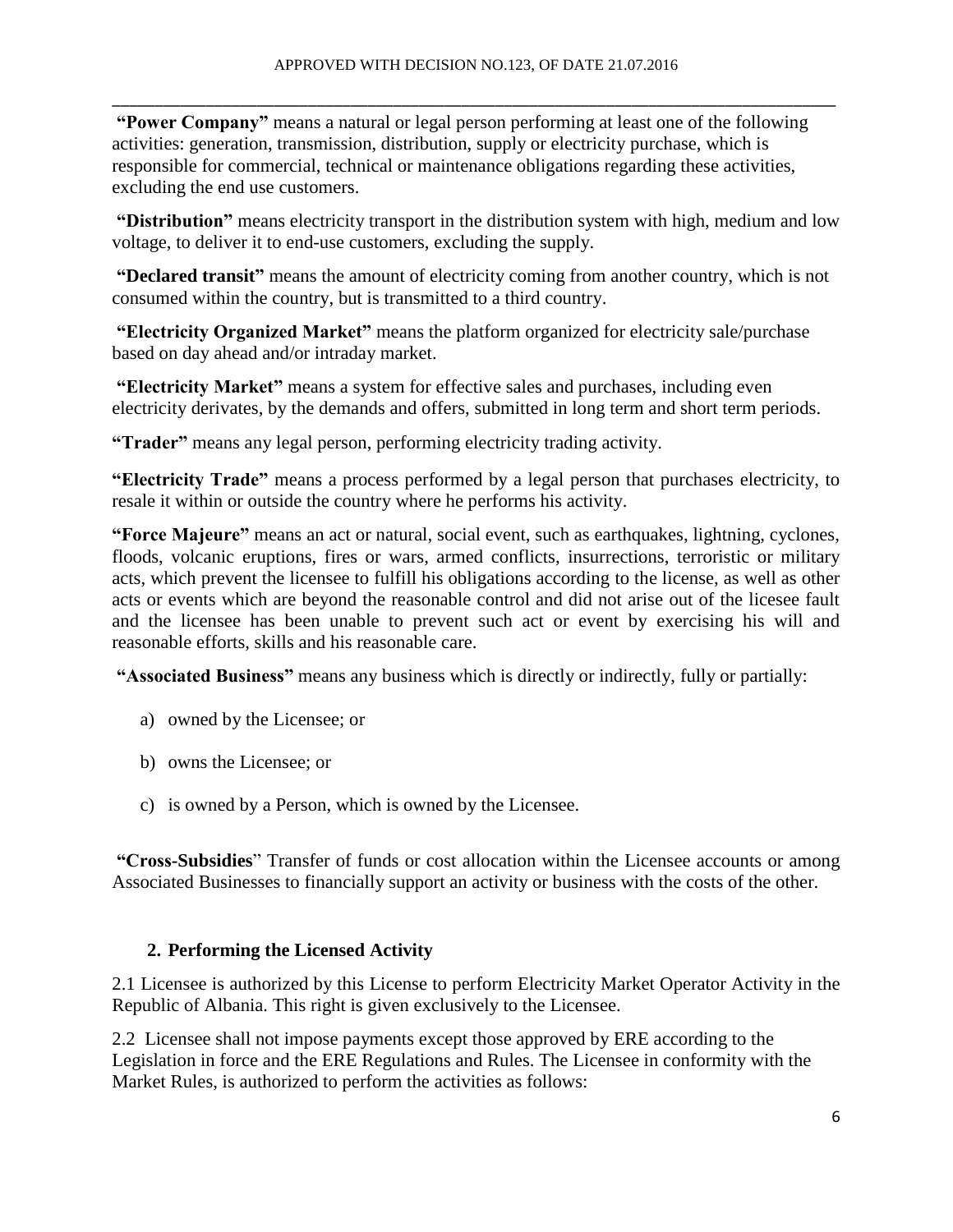- To administer Electricity Market Rules;
- To maintain a transparent process for Capacities Allocation;
- The registration procedure in the electricity market;
- To implement financial guarantees rules of the participants for electricity market registration;
- To administer and maintain the IT;
- To keep transparent accounts for the Market Operator as well as for the participants in the electricity market;
- To invoice the financial obligations to the Market Operator;
- As well as all the obligations deriving from the Market Rules;

2.3 The Licensee shall not impede, prevent or attempt to prevent the other licensees or potential participants or competitors to engage or enter:

(a) in the power sector activities business in the Republic of Albania; or

(b) in the electricity import/export business in or from the Republic of Albania, except when the Licensee is guided otherwise by the Legislation in force.

2.4 Licensee shall not engage in Cross-Subsidies. If the Licensee is a vertically integrated company in electricity, it shall share the financial accounts according to the generation, transmission, and distribution activities within the deadline required by the Legislation in force sufficiently to enable ERE conclude that there are no cross-subsidies, anti-competitive activities or discrimination.

2.5 Licensee shall not engage in any form of monopoly or anti-competitive activity prohibited by the Legislation in force or Regulations and Rules approved by ERE.

2.6 Within February 15 of every year, the Licensee shall sent to ERE the written declaration with the information for performing the activity during the previous year and fulfilling the legal framework in the power sector, in the form specified by ERE.

2.7 The Licensee shall not collaborate with other persons to damage the licensees or the customers included in the Power System.

2.8 Licensee shall perform the Licensed Activity in conformity with transparency principles.

2.9 Licensee shall not engage in other activities that prevent or may prevent the performance of the Licensed Activity. The Licensee shall inform ERE in cases when he aims to:

- a. engage in any other activity except the licensed one; or
- b. establish an Associated Business.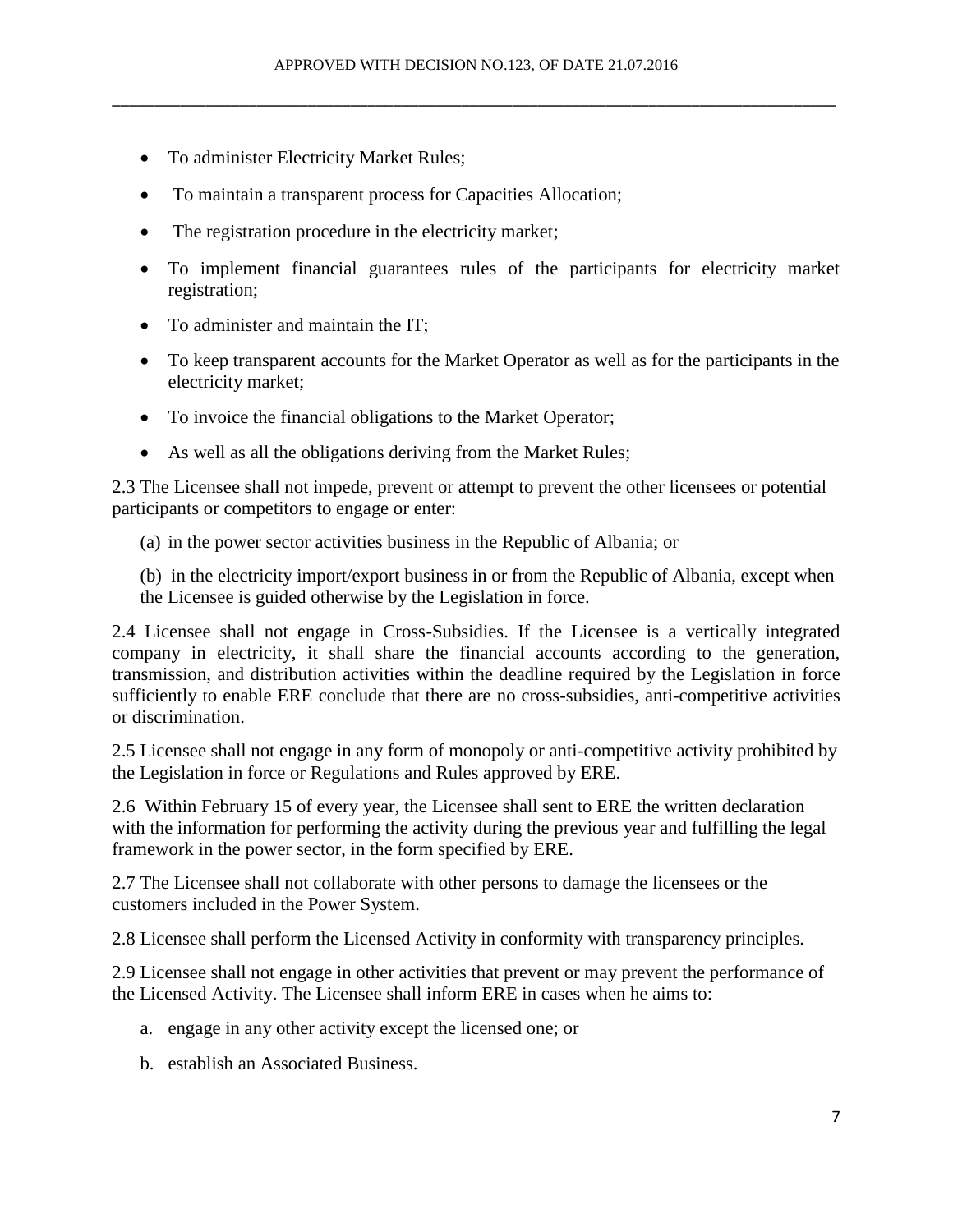2.10 Licensee shall inform ERE for the establishment of any Associated Business. ERE may prevent or impose special conditions for the establishment of Associated Businesses necessary to protect the customer's interests.

2.11 Licensee is authorized to impose the payments approved by ERE.

2.12 Licensee is not responsible for not fulfilling the License Conditions in case of a Force Majeure to that extent that the Force Majeure is the reason for not fulfilling the License Conditions. In this case, the Licensee shall immediately inform ERE and the other Licensees or the customers with whom the Licensee has signed an agreement.

# **3. Obligations of the Licensee**

#### 3.1. **Applicable law**

The Licensee is obliged to implement the Legislation in force, all Council of Ministers Decisions and the Regulations and Rules approved by ERE.

# **3.2. Accounting and Reporting**

3.2.1. Licensee shall keep accounting registers and shall prepare financial balances, which shall be kept separately for the Licensed Activity and any other activity (including other licensed activities) where the Licensee is engaged, in conformity with the accounting rules and the procedures approved by ERE as well as the legislation in force for Accounting. The Licensee shall submit at ERE annual financial balances within January 31 for the following performing year. The Licensees, which operate in electricity market, are also obliged to submit the audited copy of financial statements, within June 30 of the next year.

3.2.2. If the Licensee foresees an emergent situation as defined by the Legislation in force, the Licensee shall inform ERE without delay and this information shall describe the measures taken by the Licensee to prevent or improve the foreseen emergency situation effects.

3.2.3. Licensee shall allocate the common expenses between its Licensed Activity and other types of activities (including authorized activities by another Licensee) on reasonable basis in conformity with ERE Regulations and Rules and the generally accepted business practices. The Licensee shall submit at ERE, on his request, the documentation that sets the basis for allocating the common expenses between the activities that will be performed as well as the obtained results after this allocation.

3.2.4. The Licensee shall inform ERE within 10 days for any change of the:

- a) address
- b) Licensee status;
- c) registration certificate;
- d) fiscal code ;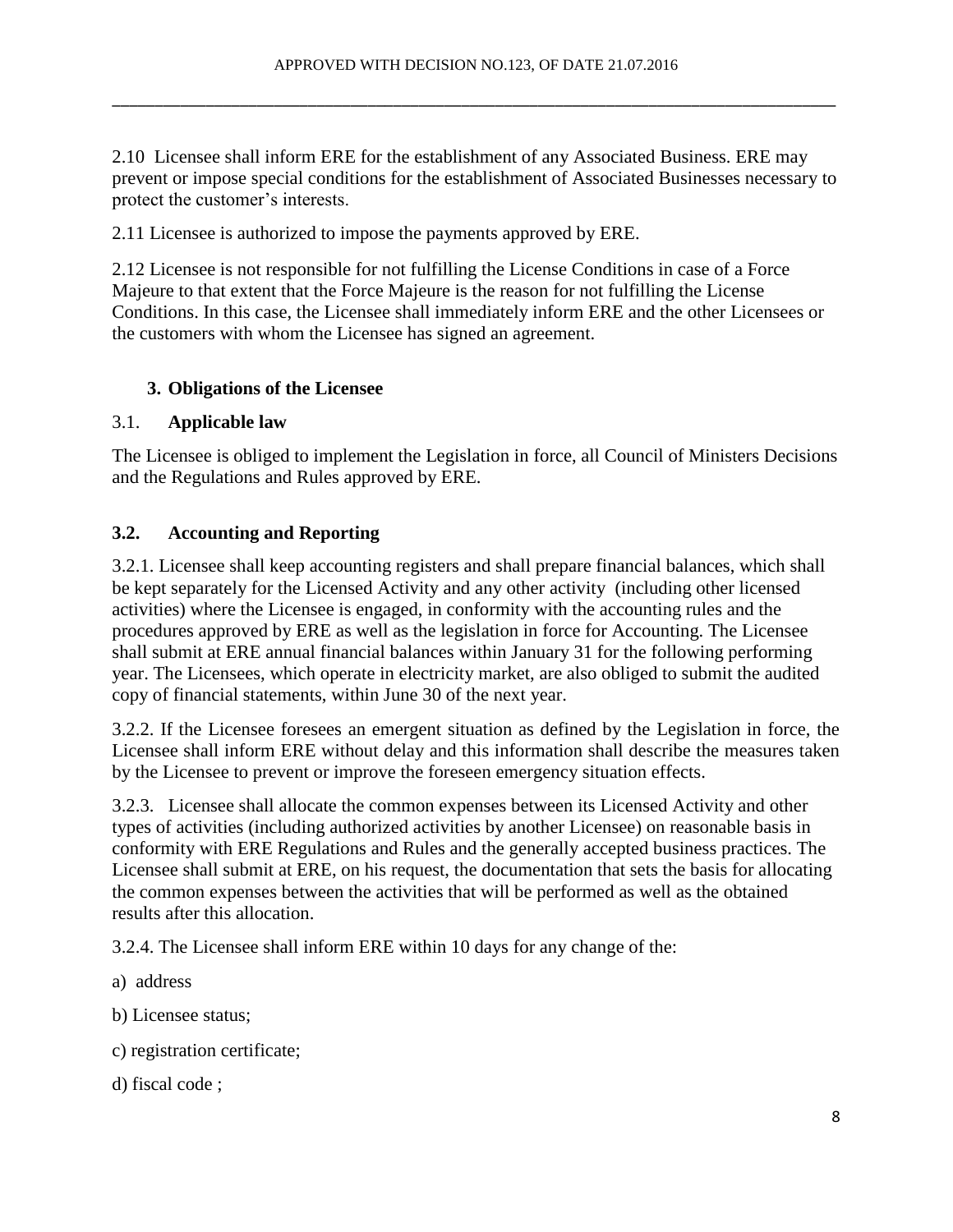e) main governing bodies; or

f) asset structure with over 10%.

If the Licensee does not make this notification, ERE may impose fines in conformity with the Law and the Legislation in force.

3.2.5. All the official notifications, the applications, petitions, claims or other correspondences with ERE regarding the License shall be in the written form and signed respectively by an authorized official or designated representative of the Licensee or ERE, and shall be sent on courier or registered post by requiring a verification of the receipt. The addresses of the parties shall be on the envelope. All the notifications and other correspondences shall be considered effective from the delivery moment, or if not delivered because of the sender's fault from the publication moment, they should not be taken into evidence.

3.2.6. Licensee shall submit at ERE Periodical progressive information on monthly, 4-months and annual basis:

- i. The expenses and operative incomes;
- ii. Cash-Flow (monthly and progressive) statements;
- iii. Transit, traded electricity table, (monthly);
- iv. Electricity deviation table to the contracts (monthly);

# **4 Legal and administrative independence**

4.1 Licensee is not authorized to be engaged in any of the power and gas sector activities if such a thing is not provided by the legislation in force.

4.2 Responsible persons for managing the Licensee, has no right to participate in the managing structures of any other company in the power and gas sector.

4.3 Licensee shall have an electronic official page.

4.4 Licensee shall publish in the official website all the documentation, except the confidential one.

4.5 Licensee shall not make discriminations between the parties in the Electricity Market.

4.6 Licensee shall always act implementing effective Market Rules.

4.7 Any proposal by the Licensee for any amendment in the Market Rules shall be consulted with the interested parties.

4.8 Licensee shall ensure dhe appropriate equipments to perform its activity as software, IT, etc and shall publish the necessary standards for communication by using international standards and those in conformity with Market Rules.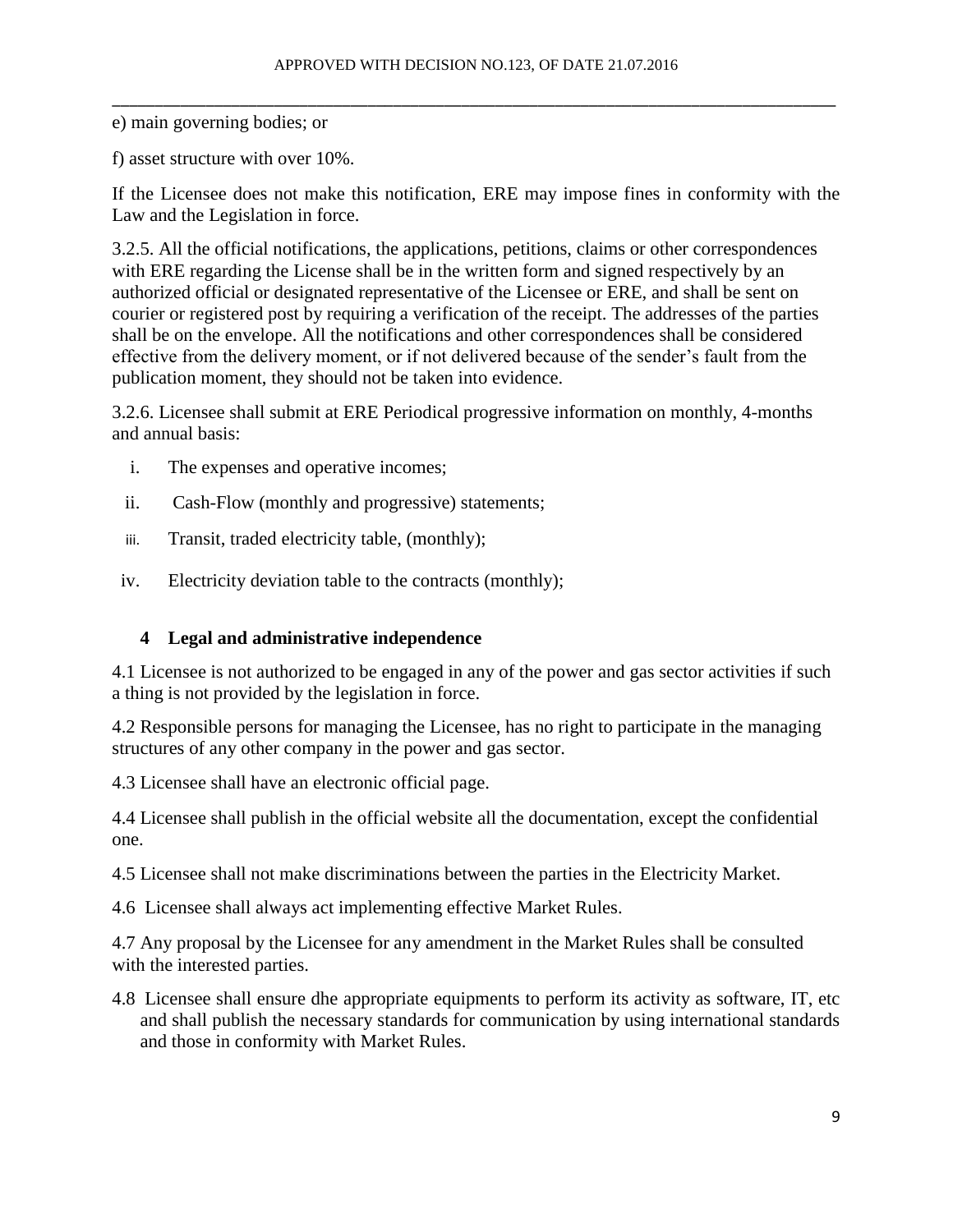#### 5 **Use of Information**

5.1 The Licensee shall ensure that any information received as the result of its licensed activity shall not be revealed to anyone, except of the cases when:

a) it is given the prior written consent of the Person to whom the information is connected;

b) information is public;

 c) when the Licensee is required or allowed to disclose the information to fulfill the Conditions of this License according to ERE order, or any applicable legal provision; or

d) information shall be disclosed in the normal course of performing the Licensed activity.

e) it is provided in the Legislation in force.

5.2 Licensee shall ensure that any Associated Business shall not use any information of the Licensee to obtain unjustified competitive adventage and shall ensure that he will not disclose any information to any other Person (including other Associated Businesses) that may enable this Person to obtain any kind of unjustified commercial advantage.

5.3 Licensee shall undertake any necessary step to save the confidential information in the Licensee ownership and to report ERE in conformity with the Legal obligations.

5.4 Information sent to ERE by the Licensee shall be considered public except of the cases when upon specific request of the Licensee, ERE by decision defines that this information is of ownership nature and its disclose does not serve to public interest.

5.5 Licensee shall not enter into agreements which he knows or shall know that may lead to the License Conditions violation.

5.6 Licensee shall respect the Laws and Decisions of the Albanian Government as well as ERE Regulations and Rules.

# **6 Control on the Performance of the Licensed Activity**

6.1. ERE shall monitor the implementation of the License Conditions by the Licensee, shall review the Licensee reports and is authorized to inspect the assets or accounting records and may require a technical and/or accounting audit of the Licensee activities. ERE may perform monitoring to the Licensee at any time after the written notification of this last one.

6.2. ERE authorized representatives have the right to enter in the Licensee premises, to control the devices and documents to verify the Licensed Activity in conformity with ERE Regulations and Rules. The Licensee shall provide any required help, necessary for ERE during this inspection.

6.3. Upon the verified complaint of any third Person or with its own initiative, ERE may initiate an investigation implementing the License Conditions or ERE Regulations and Rules, including the review of business practices from the Licensee regarding the Licensed Activity.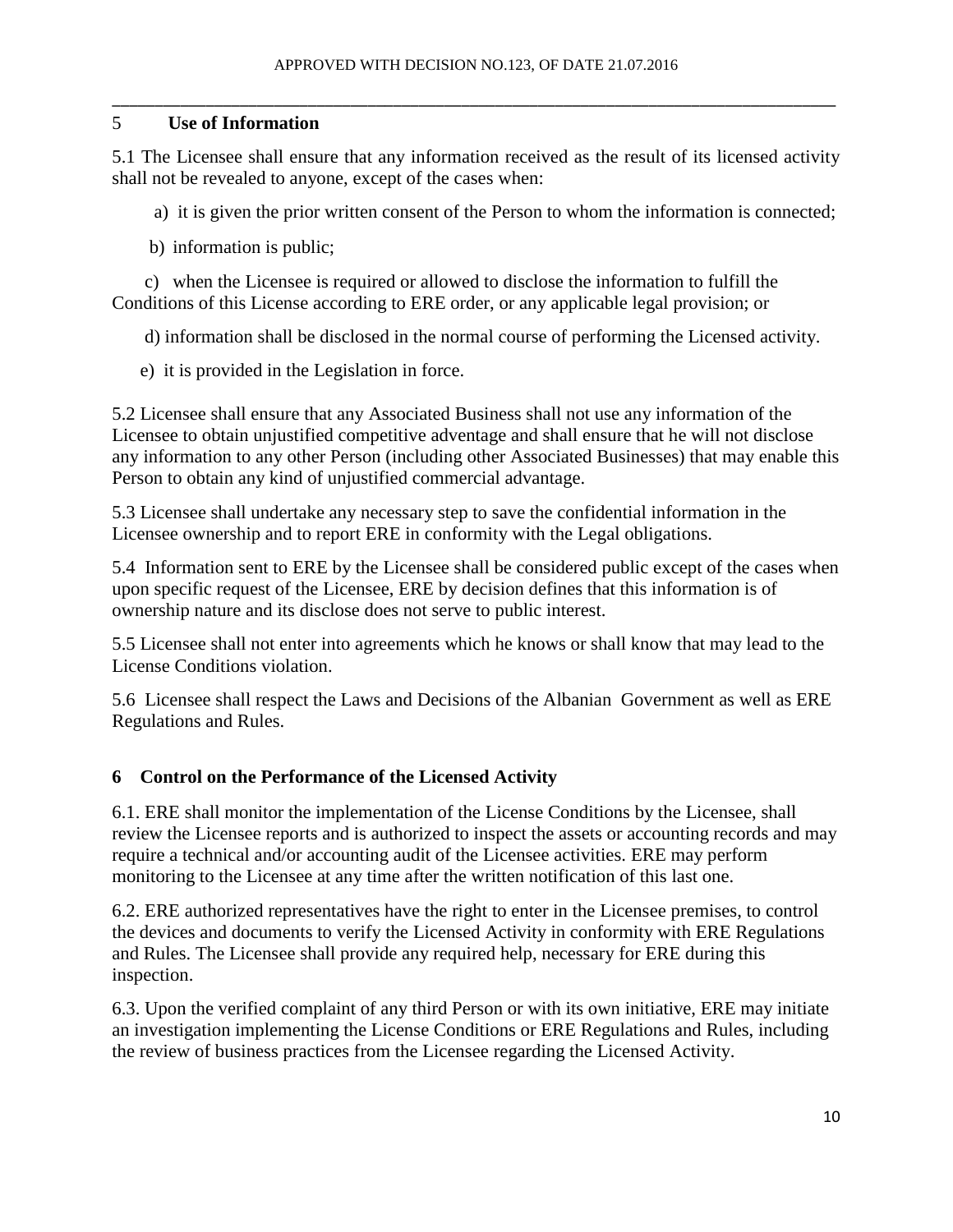6.4. If after the investigation, ERE concludes that the Licensee failed to implement the License Conditions, ERE may undertake measures to the termination of this License.

6.5. Licensee shall inform ERE for any violation of these License Conditions.

6.6. Licensee shall implement all decisions issued by ERE, including full payment of the fines imposed by ERE, in conformity with ERE Regulations and Rules, for violating the License Conditions.

#### **7 License Amendment**

7.1. Amending the terms of this license is made in conformity with Law no. 43/2015, "On Power Sector" and the Regulation approved by ERE for the procedures and terms for license issue, modification, transferring, renewal or license termination in power sector.

7.2 ERE may amend the License Conditions in cases as follows:

- a. based on a final court decision
- b. with the request of the licensee

7.3 ERE shall take the final decision only after taking into consideration the customer's and other licensee's interests. The interested parties shall be informed in a written form for any proposed amendment. If ERE and the Licensee reach to an agreement for these amendments, the License Conditions shall be amended. If the agreement is not reached the Licensee may appeal to the Administrative Court.

7.4 The amendments made in the License Conditions shall be published in the Official Gazette of the Republic of Albania.

#### 8 **License Termination and Renewal**

8.1. This license lost its power with the end of the deadline defined in the licensing decision.

8.2 ERE may terminate the License in conformity with the Law and ERE Regulations and Rules in the cases when:

- a. licensee requires the license abrogation;
- b. licensee violates the License Conditions;
- c. licensee violates the Legislation in force;
- d. licensee is declared bankrupt and is unable to fulfill the obligations of the License Conditions;
- e. licensee has obtained the license by defrauding.
- f. is before final court decision